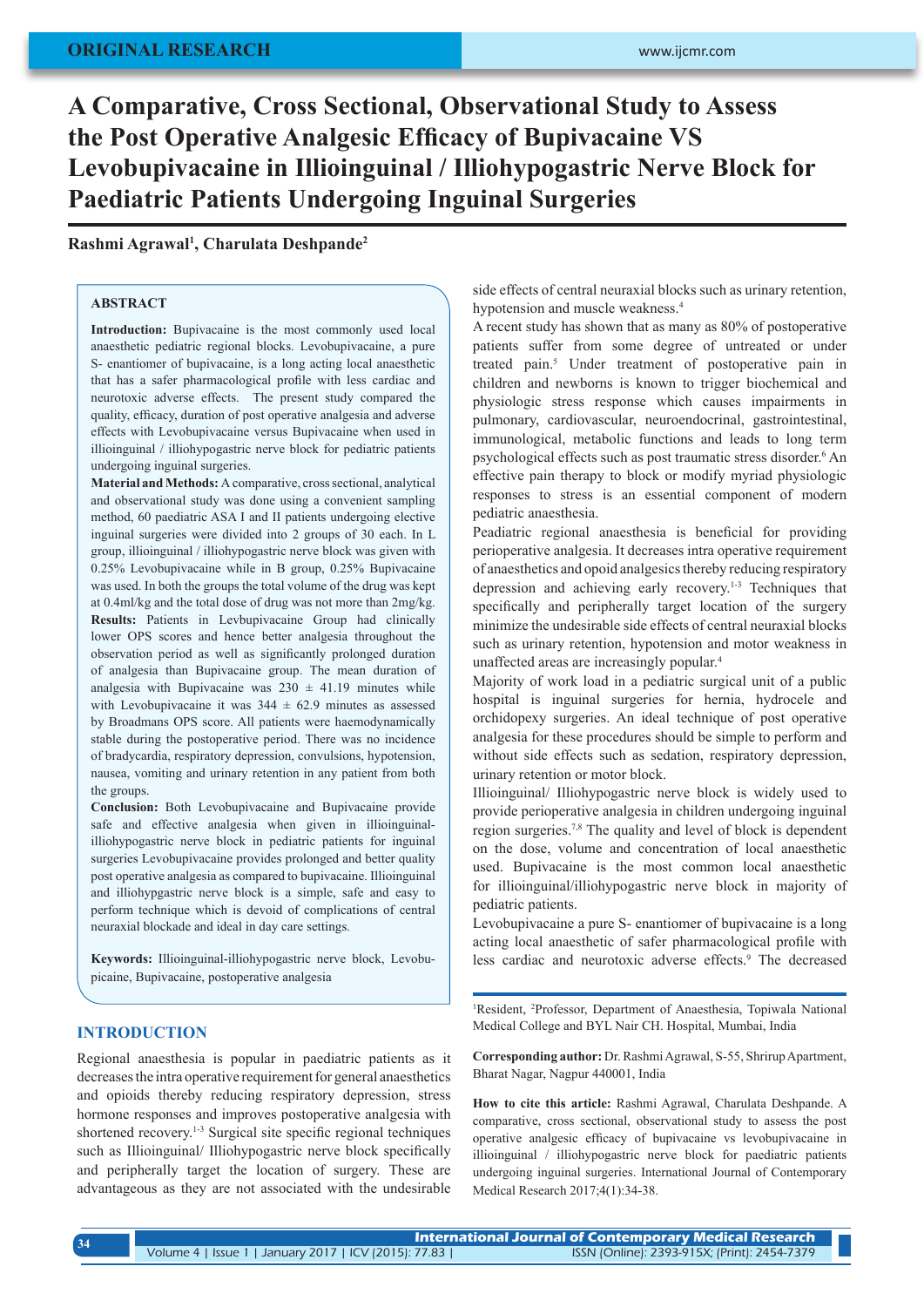toxicity of levobupivacaine is attributed to its faster protein binding rate.

The present study was designed to compare the efficacy and duration of action of levobupivacaine in providing post operative analgesia and compare it with bupivacaine in pediatric patients when used for illioinguinal/illiohypogastric nerve block in inguinal surgeries.

### **MATERIAL AND METHODS**

This randomized, prospective, observer blind study was carried out over a period from July 2014 to July 2015 after obtaining approval from hospital ethics committee and written, informed consent.

A total of 60 ASA class I and II paediatric patients between the age group of 1-7 years undergoing elective inguinal surgery were included in this prospective observational study after obtaining approval from hospital ethics committee. We excluded patients whose parents refused to give consent, patients with haemorrhagic disorder, neurological disorder, uncontrolled convulsions, infection at the injection site, deformity of Vertebral column, haemodynamic instability and hypersensitivity to local anaesthetics.

By convenience sampling method, these were divided into 2 groups of 30 patients each. Group L (levobupivacaine only) received Illioinguinal and illiohypogastric nerve block with 0.25% Levobupivacaine, a total volume of 0.4ml/kg (total dose not more than 2mg/kg). Group B (Bupivacaine only) received Illioinguinal and illiohypogastric nerve block with 0.25% Bupivacaine, a total volume of 0.4 ml/kg (total dose not more than 2mg/kg).

All patients were assessed the previous day, a detailed history and thorough systemic examination was carried out. Parents and patients were explained about the anaesthesia procedure and drugs, and all their queries were answered.

All the patients were investigated for Complete blood count, Chest X-ray, Urine routine and microscopic and bleeding plus clotting time. On the day of surgery, the Anesthesia trolley and difficult airway cart and crash cart was kept ready. In the immediate Preoperative period informed valid consent was confirmed. NBM status was as per the ASA guidelines.

Standard monitoring included pulse oxymeter, NIBP, Cardio scope, Capnometer and temperature. In our hospital children are given IV antibiotics preoperatively in the ward, thus children came to the operating theatre with an IV line in situ. A dextrose saline drip was started and IV fluids were administered as per Holiday Segar formula. Patients were preoygenated with 100% oxygen. All patients received a standard endotracheal anaesthesia with IV Glycopyrolate 0.004 mg/kg + Midazolam-0.03 mg/kg + Fentanyl – 2 mcg/kg iv followed by Thiopentone sodium- 5 mg/kg and Atracurium 0.5 mg/kg as muscle relaxant. Airway was secured using appropriate sized LMA or ETT. Anaesthesia was maintained with  $O2 + Air (50:50)$  with an Inhalation agent (Sevoflurane or Desflurane) and intermittent doses of Atracurium.

Illioinguinal nerve block was given after induction of anaesthesia under aspetic precautions using 22G hypodermic needle by anatomical landmark technique. Appropriate drug was injected as per the group the patient was assigned to. All drugs were diluted in 0.9% saline. IV Fentanyl 1mcg/kg was repeated hourly if surgery was prolonged. IV Paracetamol (10mg/kg) was given 20 minutes before end of surgery in all children. At the end of surgery, the inhalational agent was switched off and patient was allowed to awaken. Patient was reversed and extubated after confirming complete recovery.

Patients were monitored for 6 hrs or till fit to be discharged from recovery room to ward for the following parameters 1<sup>st</sup> one hour every 15 minutes and next 5 hours every ½ hour.

- 1. Haemodynamic parameters
- 2. Broadman's objective pain/discomfort scale(OPS)
- 3. Sedation score
- 4. The duration of analgesia

If two consecutive measurements at interval of 15 minutes yielded OPS score >8, the child was given iv Tramadol 1mg/kg as rescue analgesia repeated after ½ hour if necessary.

#### **STATISTICAL ANALYSIS**

The results were evaluated statistically using unpaired 't' test for intragroup comparison and chi square test for non parametric data and complications.

#### **RESULTS**

A total of sixty six patients were studied with thirty patients in each group. Both groups were comparable with regards to age, sex, weight and baseline haemodynamic parameters.

There were 22 male (73.33%) and 8 female (26.67%) patients in Group L and 25 male (83.33%) and 5 female (16.67%) patients in group B. The mean age (years) in group L and group B was  $3.49 \pm 1.63$  and  $3.82 \pm 1.45$  respectively. The mean body weight (Kg) of patients was  $13.68 \pm 3.84$  Kg in group L and  $15.20 \pm 1.6$ 3.77 Kg in group II. The pre operative baseline heart rate in group L was  $105.77 \pm 10.51$  beats per minute and in group B was  $104 \pm 9.70$  beats per minute. The mean baseline systolic blood pressure (SBP) was  $100.67 \pm 7.98$  mmHg in group L and  $104.40 \pm 6.02$  mmHg in group B. The mean baseline diastolic blood pressure (DBP) was  $60 \pm 5.03$  mmHg in group L and  $60 \pm$ 4.61 in group B.

**Duration of Analgesia:** Duration of analgesia in both the groups was assessed by Broadman OPS scoring. The mean duration of analgesia in group L was  $344 \pm 62.90$  minutes and  $230 \pm 41.19$  in group B. The mean duration of analgesia was statistically significantly prolonged in group L than in group B (p value 2.05E-8, Mann Whitney test) as shown in Figure-1, Table 1 which shows that levobupivacaine has longer duration of action as compared to bupivacaine.

**Pain Scores:** Pain assessment in the postoperative period was assessed by Broadman's Objective Pain Score (OPS). It gives a cumulative score of 5-15.

| <b>Objective Pain Score (OPS):</b> |         |                  |                    |  |  |  |  |  |
|------------------------------------|---------|------------------|--------------------|--|--|--|--|--|
| <b>Variable</b>                    | Score 1 | Score 2          | Score 3            |  |  |  |  |  |
| Crying                             | None    | Consolable       | Not consolable     |  |  |  |  |  |
| Motor restlessness                 | None    | Restless         | Thrashing          |  |  |  |  |  |
| Position of torso                  | Normal  | Mildly           | Restless           |  |  |  |  |  |
|                                    |         | uncomfortable    |                    |  |  |  |  |  |
| Posture of legs                    | Normal  | Flexed           | Holds injuiry site |  |  |  |  |  |
| Facial expressions                 | Asleep/ | Hurts little bit | Grimacing          |  |  |  |  |  |
|                                    | Calm    |                  |                    |  |  |  |  |  |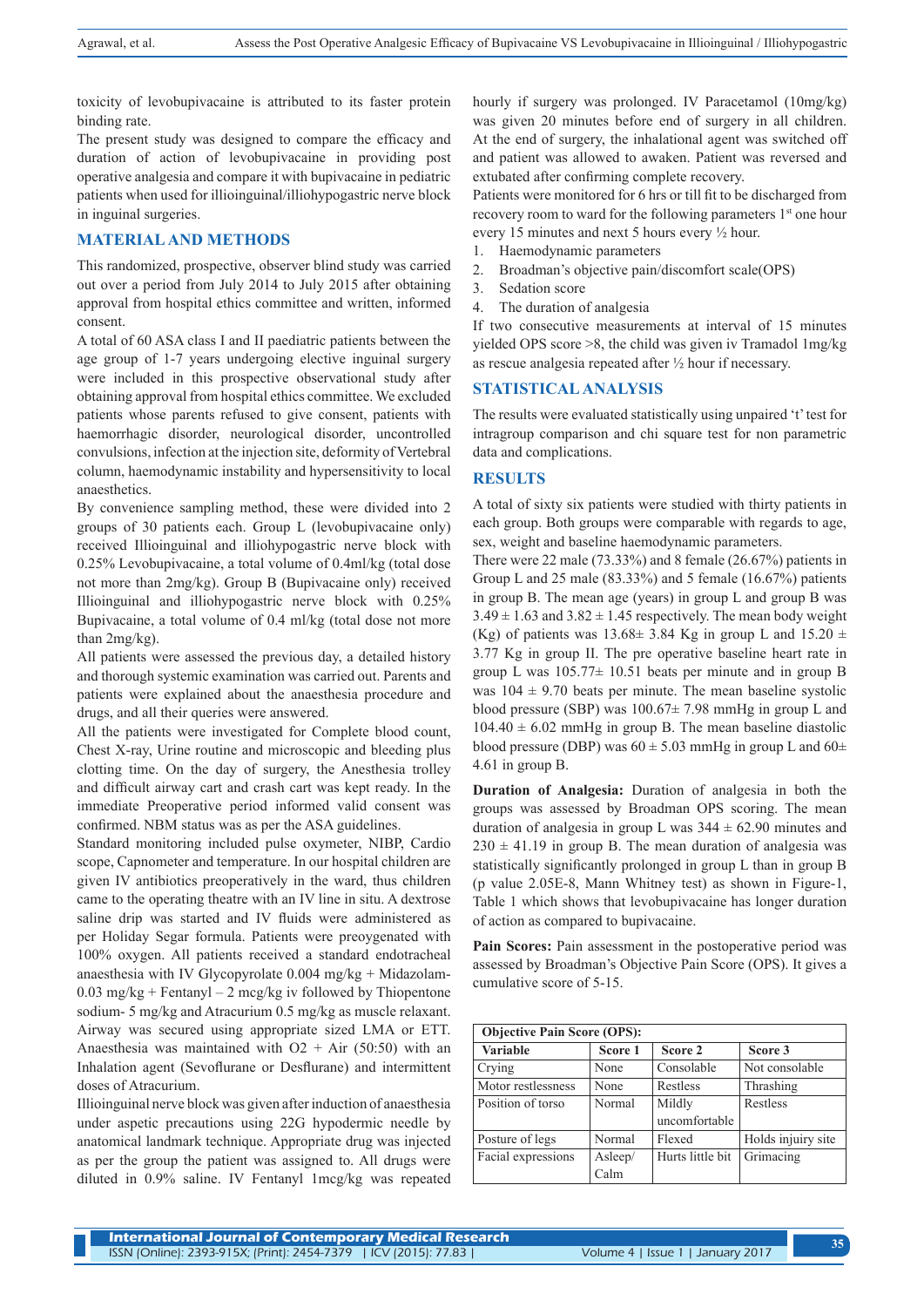The mean OPS in various patients in the two groups at different times in the postoperative period (recovery room) are shown in Figure-2. The OPS observed between the two groups was statistically comparable for the first 45 minutes postoperatively. After 45 minutes the OPS in the bupivacine group was higher than the OPS noted in the levobupivacaine group and remained higher throughout the observation period. This difference was statistically significant. This indicates that levobupivacaine provides better analgesia as compared to plain bupivacaine.

## **DISCUSSION**

Effective pain control is essential for optimal care of paediatric surgical patients as post operative pain is very distressing to a child as well as parents. Children need special consideration while planning postoperative analgesia, due to their physical and psychological immaturity.

Majority of work in pediatric surgical unit in a public hospital is inguinal surgeries for hernia, hydrocele and orchidopexy. Various modalities of providing pain relief are available for these surgeries. An ideal technique of post operative analgesia should be simple to perform, and without side effects such as sedation, respiratory depression, urinary retention or motor block.

Regional analgesic techniques are devoid of side effects associated with systemic analgesics or opioids and allow for early feeding, mobilization, early recovery and discharge from PACU. Caudal epidural block is frequently used for analgesia after lower abdominal surgeries in children, however it may be associated with motor block, urinary retention and rarely cauda equina syndrome. There are also chances of dural puncture and intravascular injection.

Pheripheral nerve blocks target only the nerve innervating the surgical field; it requires less volume of local anaesthetic and has a very low or no chance of systemic toxicity. There is no chance of dural puncture or urinary retention. For inguinal surgeries in children, the ilioinguinal iliohypogastric nerve block has been found to be simple and safer alternative providing postoperative analgesia.10-13

Levobupivacaine, an isomer of bupivacaine is associated with prolonged sensory block and lesser motor blockade as compared to Bupivacaine. The toxicity by levobupivacaine occurs at much higher doses than bupivacaine and has been successfully resuscitated in maximum number of patients. Thus levobupivacaine has greater safety profile than bupivacaine. Many studies have proven the safety and efficacy of Levobupivacaine in peripheral nerve blocks for postoperative analgesia in paediatric patients.<sup>12,14</sup>

Considering all the above we chose to compare the post operative analgesic effects of Levobupivacaine versus bupivacaine when administered in illioinguinal/illiohypogastric nerve block in pediatric patients undergoing inguinal surgeries. This was a prospective observational study and was done after the approval from hospital ethics committee and after obtaining informed consent from the parents.

The volume and concentration of levobupivacaine was chosen after literature search. A study was done by Disma N, Tuo P, Pellegrino S,Astuto M on 3 concentrations of levobupivacaine for ilioinguinal / iliohypogastric nerve block in ambulatory



**Figure-1:** Duration of analgesia (min) in Group L and Group B



**Figure-2:** OPS at different intervals

pediatric surgery. They used 0.125%, 0.25%, 0.375% levobupivacaine in 60 pediatric patients in illioinguinal and illiohypogastric nerve block. They concluded that Illioinguinal and illiohypogastric nerve block using  $0.4$  mL kg<sup>(-1)</sup> of  $0.25\%$ levobupivacaine provided satisfactory postoperative pain relief after inguinal herniorraphy.<sup>15</sup>

60 ASA grade I and II children aged 1 to 7 years undergoing elective inguinal surgery were divided into 2 groups of 30 each and were given illioinguinal and illiohypogastric nerve block; Group L with 0.25% levobupivacaine (0.4ml/kg) and Group B with 0.25% bupivacaine (0.4ml/kg).

A standard anaesthesia protocol was maintained in all patients. Under anaesthesia, Illioinguinal and illiohypogastric nerve block was performed by a single puncture landmark based technique under all aseptic precautions. A qualified anaesthesiologist with at least 3 years experience performed all the blocks. All patients received IV paracetamol (10 mg/kg) 20 minutes before end of surgery. Patients were shifted to recovery room in the arms of mother. Thus monitoring started after the patient was calm and asleep.

Children from both groups Group L and Group B were comparable with respect to age, sex, height, weight, ASA class and surgical procedure to be performed. The male patients outnumbered the female patients in both groups. All patients belonged to ASA class I and herniotomy was the most common surgery performed in all patients.

We used Broadman's Objective Pain Score for assessing the effectiveness of post operative analgesia which was developed by Broadman and Hannallah and combines the psychological and behavioural parameters and has demonstrated both reliability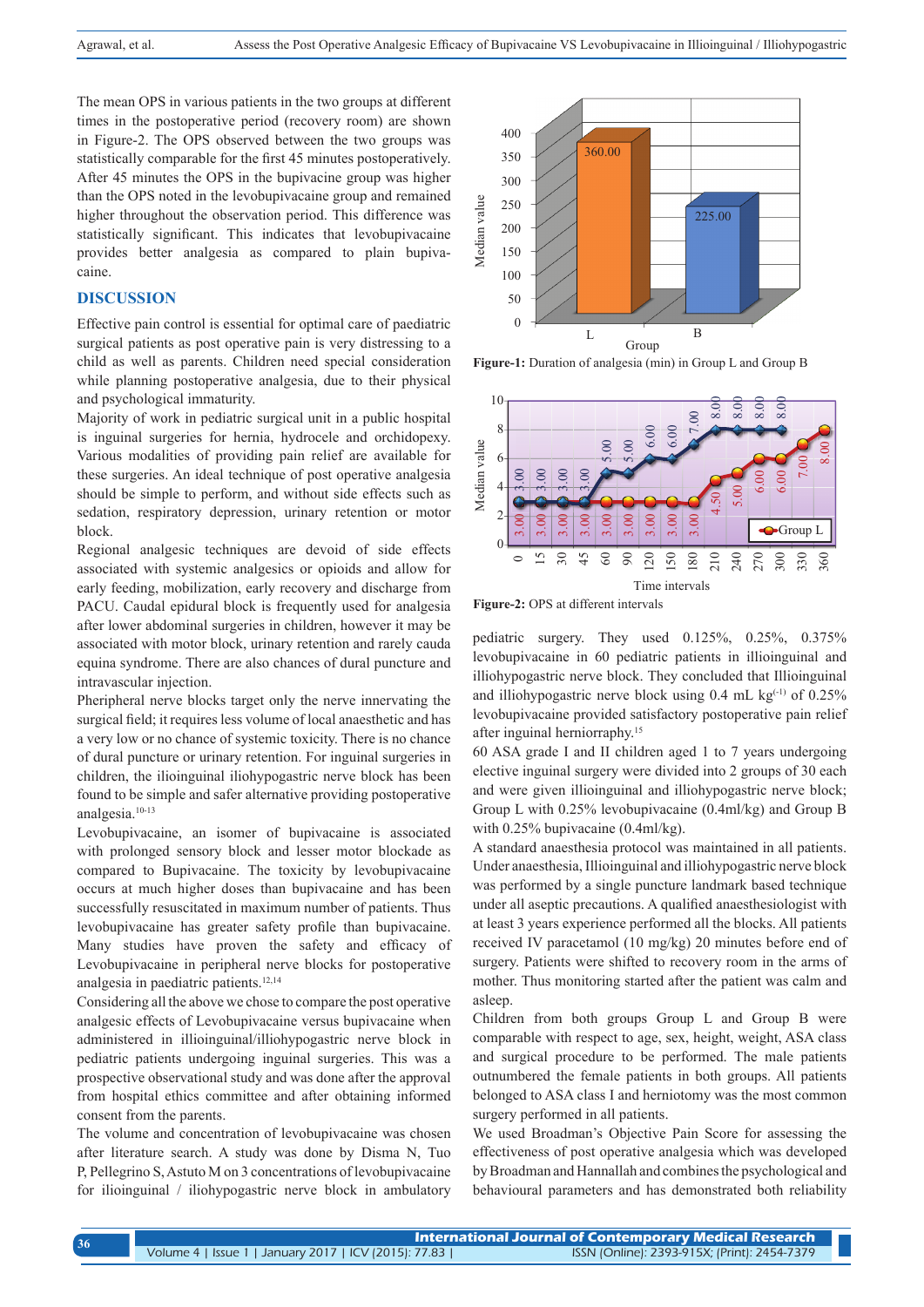and validity in pain assessment. This was simplified for by Wilson and Doyle by replacing blood pressure measurement with observation of body language or posture. This scoring system is easy to use, validated, widely used in children and gives an objective evaluation of pain.

Most of the children were calm post extubation but some children from both the groups were agitated at the time of shifting from OT to recovery room which could have been due to emergence from sevoflurane, lifting the child from the operating table and shifting to recovery room, fear, cold temperature, hunger etc. Thus the actual monitoring for pain score started once the children were settled in recovery room in arms of mother.

The duration of analgesia in our study was taken from the time the child was settled in recovery room in arms of mother to the time of rescue analgesia i.e. 2 consecutive OPS pain score ≥ 8 at 15 minute interval. The average duration of analgesia in group B was  $230 \pm 41.19$  minutes (Figure 1, Table 1) while average duration of analgesia in group L was  $344 \pm 62.9$  minutes. This difference was statistically significant between two groups (p value of 2.05E-08). This shows that levobupivacaine provides prolonged duration of analgesia as compared to bupivacaine.

Various studies describe the average duration of analgesia produced by bupivacaine to be between 25 minutes to 244.9 minutes in regional nerve block.16-18 Duration of analgesia as mentioned by E Tiereny and G Lewis is  $160 \pm 135$  minutes in femoral nerve block, by Raafat S Hannallah etal is  $219 \pm 25.9$ minutes for caudal bupivacaine and  $184 \pm 14.8$  for illioinguinal and illiohypogastric nerve block, by Yifen ding and Paul F White was  $126 \pm 30$  min in illioinguinal and illiohypogastric nerve block. This variability of duration in various studies may be due to the difference in duration of surgery performed, different choice of regional nerve block used, time for performance of block, bupivacaine dose, concentration and volume of bupivacaine, calculation of analgesia time and method of pain scoring. In our study, duration of analgesia for illioinguinal and illihypogastric nerve block with bupivacaine (0.25%) 0.4 ml/kg was  $230 \pm 41.19$  minutes.

OPS Score at different intervals: The OPS score was 3 in all patients from both the groups at the beginning of the observation period. This was because of analgesia provided by the drugs used in the illioinguinal and illihypogastric nerve block, in the background of calm environment and proximity to mother or the

| Group                                 |    | Mean Duration of analgesia (OPS) (min) | <b>Std. Deviation</b> | t value                   | p value |  |  |  |
|---------------------------------------|----|----------------------------------------|-----------------------|---------------------------|---------|--|--|--|
| Group L                               | 30 | $344 \pm 62.9$                         | 62.90                 | $-5.608$                  | 2.05E-8 |  |  |  |
| Group B                               | 30 | 230.00                                 | 41.19                 | Difference is significant |         |  |  |  |
| <b>Table-1:</b> Duration of Analgesia |    |                                        |                       |                           |         |  |  |  |

| OPS at- $\wedge$                                                                              | Group          | Mean | <b>SD</b> | Median | <b>IQR</b> | Z-value                             |          |  |  |
|-----------------------------------------------------------------------------------------------|----------------|------|-----------|--------|------------|-------------------------------------|----------|--|--|
| OPS-0 min                                                                                     | L              | 3.00 | 0.00      | 3.00   | 0.00       | 0.000                               | 1.000    |  |  |
|                                                                                               | $\mathbf{B}$   | 3.00 | 0.00      | 3.00   | 0.00       | Difference is not significant       |          |  |  |
| OPS-15 min                                                                                    | L              | 3.00 | 0.00      | 3.00   | 0.00       | 0.000                               | 1.000    |  |  |
|                                                                                               | $\overline{B}$ | 3.00 | 0.00      | 3.00   | 0.00       | Difference is not significant       |          |  |  |
| OPS-30 min                                                                                    | L              | 3.00 | 0.00      | 3.00   | 0.00       | 0.000                               | 1.000    |  |  |
|                                                                                               | B              | 3.00 | 0.00      | 3.00   | 0.00       | Difference is not significant       |          |  |  |
| OPS-45 min                                                                                    | L              | 3.20 | 0.55      | 3.00   | 0.00       | $-2.534$                            | 0.011    |  |  |
|                                                                                               | $\mathbf B$    | 3.80 | 1.00      | 3.00   | 2.00       | Difference is significant           |          |  |  |
| OPS-60 min                                                                                    | L              | 3.20 | 0.48      | 3.00   | 0.00       | $-6.202$                            | 5.57E-10 |  |  |
|                                                                                               | B              | 4.73 | 0.64      | 5.00   | 0.00       | Difference is significant           |          |  |  |
| OPS-90 min                                                                                    | L              | 3.40 | 0.86      | 3.00   | 0.00       | $-5.608$                            | 2.05E-08 |  |  |
|                                                                                               | $\mathbf{B}$   | 5.13 | 0.73      | 5.00   | 1.00       | Difference is significant           |          |  |  |
| OPS-120 min                                                                                   | L              | 3.57 | 1.04      | 3.00   | 1.00       | $-5.692$                            | 1.25E-08 |  |  |
|                                                                                               | $\mathbf{B}$   | 5.70 | 0.79      | 6.00   | 1.00       | Difference is significant           |          |  |  |
| OPS-150 min                                                                                   | L              | 3.83 | 1.32      | 3.00   | 2.00       | $-5.697$                            | 1.22E-08 |  |  |
|                                                                                               | $\mathbf{B}$   | 6.37 | 0.89      | 6.00   | 1.00       | Difference is significant           |          |  |  |
| OPS-180 min                                                                                   | L              | 4.23 | 1.50      | 3.00   | 3.00       | $-5.581$                            | 2.39E-08 |  |  |
|                                                                                               | $\mathbf B$    | 6.89 | 0.99      | 7.00   | 0.00       | Difference is significant           |          |  |  |
| OPS-210 min                                                                                   | L              | 4.47 | 1.57      | 4.50   | 3.00       | $-5.681$                            | 1.34E-08 |  |  |
|                                                                                               | $\mathbf B$    | 7.40 | 0.82      | 8.00   | 1.00       | Difference is significant           |          |  |  |
| OPS-240 min                                                                                   | L              | 5.63 | 1.35      | 5.00   | 2.00       | $-4.309$                            | 1.64E-05 |  |  |
|                                                                                               | $\mathbf{B}$   | 7.60 | 0.63      | 8.00   | 1.00       | Difference is significant           |          |  |  |
| OPS-270 min                                                                                   | L              | 6.00 | 1.07      | 6.00   | 2.00       | $-3.279$                            | 1.04E-03 |  |  |
|                                                                                               | $\overline{B}$ | 7.83 | 0.41      | 8.00   | 0.25       | Difference is significant           |          |  |  |
| OPS-300 min                                                                                   | L              | 6.54 | 0.66      | 6.00   | 1.00       | $-2.768$                            | 5.64E-03 |  |  |
|                                                                                               | $\overline{B}$ | 8.00 | 0.00      | 8.00   | 0.00       | Difference is significant           |          |  |  |
| OPS-330 min                                                                                   | L              | 7.32 | 0.48      | 7.00   | 1.00       | Data missing in one group. Test not |          |  |  |
|                                                                                               | $\overline{B}$ |      |           |        |            | applicable                          |          |  |  |
| OPS-360 min                                                                                   | L              | 8.00 | 0.00      | 8.00   | 0.00       | Data missing in one group. Test not |          |  |  |
|                                                                                               | $\overline{B}$ |      |           |        |            | applicable                          |          |  |  |
| # Ordinal data. Hence Mann-Whitney test applied.                                              |                |      |           |        |            |                                     |          |  |  |
| <b>Table-2:</b> Comparison of OPS at various time intervals between Group L and Group B cases |                |      |           |        |            |                                     |          |  |  |

**Table-2:** Comparison of OPS at various time intervals between Group L and Group B cases